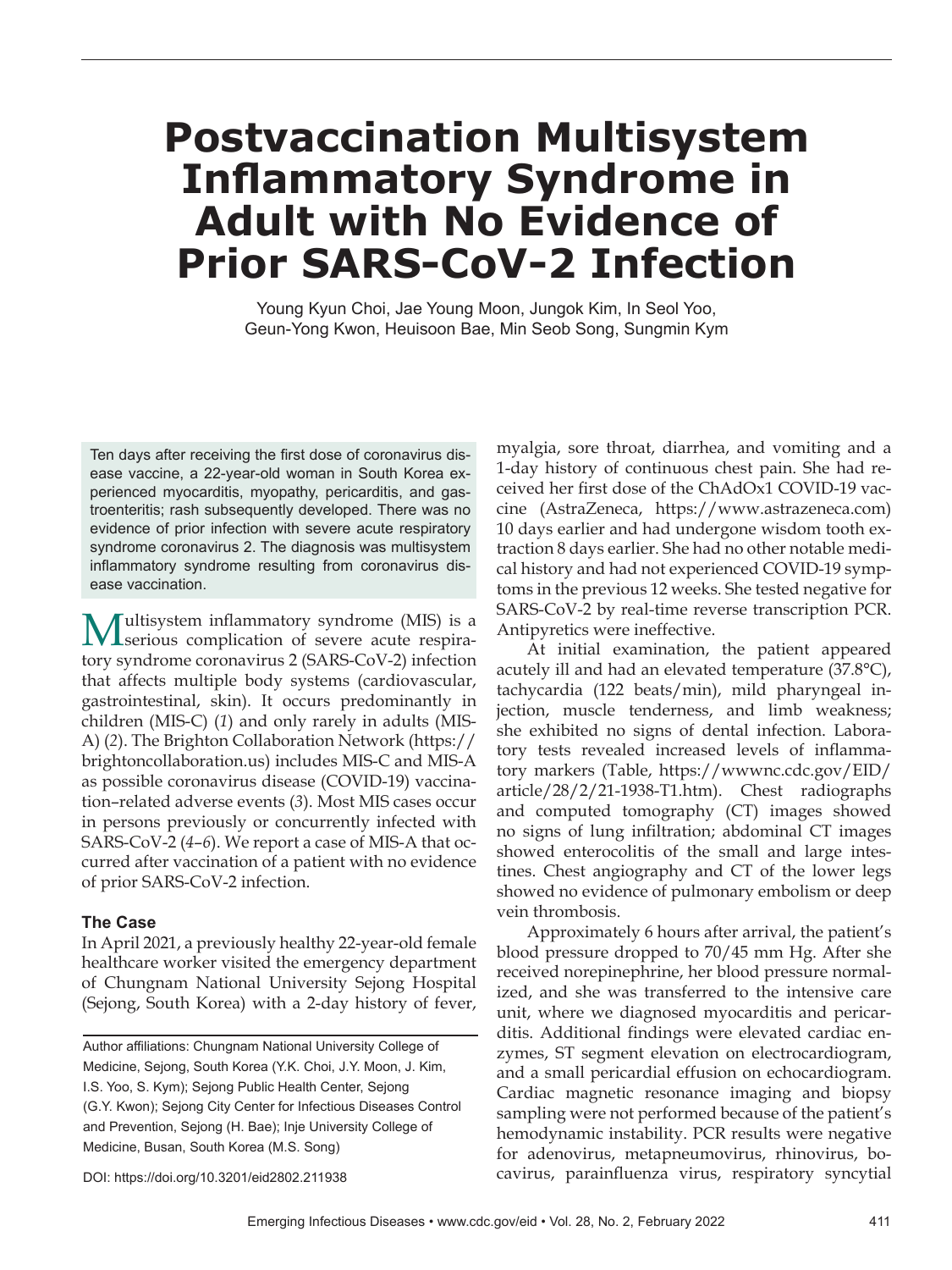#### **DISPATCHES**

virus, influenza virus, enterovirus, norovirus, rotavirus, astrovirus, and sapovirus, as were results for other tests for viruses causing viral myocarditis. Test results for C-rheumatoid factors and antineutrophil cytoplasmic, P-antineutrophil cytoplasmic, and antinuclear antibodies were also negative.

On hospital day 4, atrial fibrillation with a rapid ventricular response accompanied by hypotension (80/50 mm Hg) developed. After 2 treatments with cardioversion, the patient's cardiac rhythm reverted to sinus tachycardia, and her blood pressure normalized.

On day 7, a generalized macular rash developed and was treated with dexamethasone (5 mg/d for 3 d, followed by 2.5 mg/d for 4 d), after which methylprednisolone was administered for a possible antimicrobial drug–induced eruption. The patient's fever, rash, and inflammatory marker levels fluctuated according to steroid dose (Figure 1, panel B). Echocardiography images (day 12) showed an increased 1-cm deep pericardial effusion during diastole through the heart circumference without evidence of endocarditis.

On day 15, SARS-CoV-2 serologic testing with a chemiluminescence immunoassay (Liaison SARS-CoV-2 TrimericS IgG assay; DiaSorin, https:// ww.diasorin.com) was performed. Antibody level was 21.88, which is high compared with the average value of 5.56 after first vaccination among healthcare workers without prior SARS-CoV-2 infection but low

compared with the average value of 46.34 among those with prior infection (*7*). Antibody analysis using an in-house colloidal gold qualitative immunoassay was positive for anti–spike protein receptorbinding antibodies and negative for antinucleocapsid antibodies (Figure 2).

We empirically administered multiple regimens of antimicrobial drugs during the first 21 days of hospitalization. Bacterial cultures were negative, and no focal signs of infection were found. MIS-A was diagnosed on day 21 after the possibility of infection was excluded, and empiric administration of antimicrobial drugs was discontinued.

On days 28 and 29, human immunoglobulin therapy (1 g/kg) was administered because after 2 weeks of steroid therapy, the patient's rash had subsided but her body temperature and C-reactive protein (CRP) level remained high. Muscle weakness, especially hip flexion, had worsened, and the patient was unable to stand without assistance. At that time, the steroid dose was increased, but the disease was not controlled. The immunoglobulin therapy also produced no therapeutic response. The patient's fever spiked to 40°C, and her CRP level increased. On day 34, steroid pulse therapy (methylprednisolone 1 g/d for 3 d) was initiated, resulting in defervescence and decreased CRP levels. When the steroid dose was tapered, her body temperature and CRP level increased, and steroid pulse therapy was extended for another week.



**Figure 1.** Clinical course of illness in adult with postvaccination multisystem inflammatory syndrome and no evidence of prior SARS-CoV-2 infection, South Korea. A) Signs/symptoms according to the day of hospitalization and the days since vaccination. B) Patient's maximum body temperature and anti-inflammatory therapy according to the day of hospitalization. Dexa, dexamethasone; IVIG, intravenous immunoglobulin; MPD, methylprednisolone.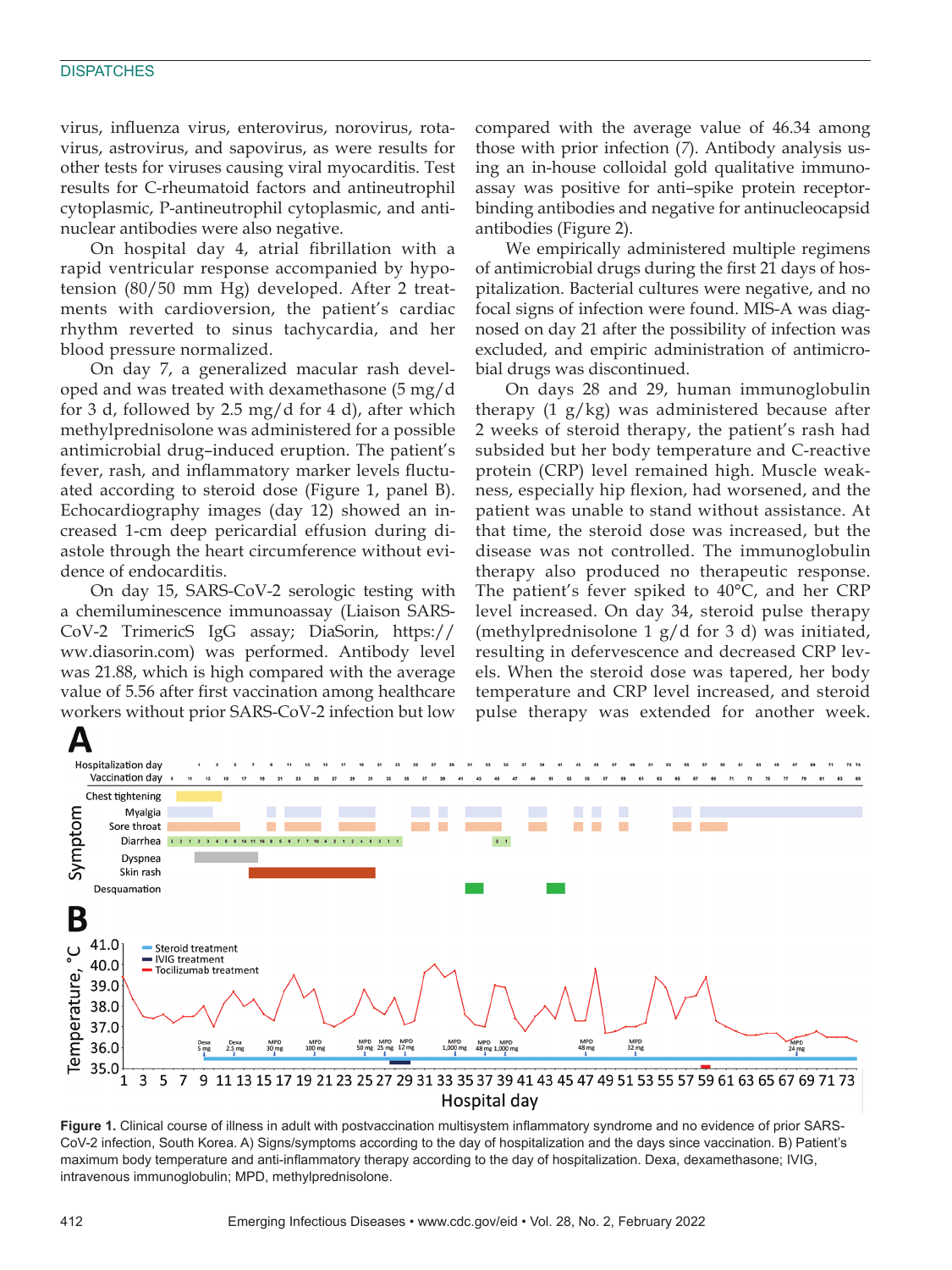

**Figure 2.** Colloidal gold qualitative immunoassay for antibodies against severe acute respiratory syndrome coronavirus 2, South Korea. A) Nucleocapsid protein conjugate; B) spike receptorbinding domain conjugate. The positive control serum contains antinucleocapsid IgG and anti– spike protein receptor-binding IgM. C, control.

After steroid therapy was discontinued, the patient's body temperature and CRP levels again increased. She experienced desquamation of the skin on her fingers on day 30 and of her toes on day 40.

On day 30, a nerve conduction velocity test and electromyogram showed signs of myopathy. Interventional angiography (day 43) showed no abnormality of her coronary arteries. Positron emission tomography (day 59) showed increased contrast medium uptake by soft tissues resulting from inflammation but no focal signs of infection.

On day 60, tocilizumab (8 mg/kg) was administered, after which the patient remained afebrile and the muscle pain in her extremities decreased (Figure 1). She was discharged on day 74 despite residual muscle weakness requiring rehabilitation therapy.

#### **Conclusions**

Most vaccine-related MIS cases have been associated with past or concurrent SARS-CoV-2 infection; recently, MIS cases occurring after mRNA vaccine administration in children and adults in the absence of SARS-CoV-2 infection have also been reported (*8*,*9*). To our knowledge, this case of MIS in an adult was induced by a viral-vector vaccine. This case meets the Brighton Collaboration Criteria for definite MIS-A on the basis of patient age, fever (>3 days), multiorgan involvement, elevated inflammatory markers, elevated N-terminal–pro B-type natriuretic peptide, neutrophilia, lymphopenia, pericardial effusion, and electrocardiographic changes consistent with myopericarditis (*3*).

Antinucleocapsid antibodies typically appear >2 weeks after onset of SARS-CoV-2 infection (*10*), although in some patients they do not appear (*11*). For the patient reported here, at the time she visited the hospital, the cumulative incidence of COVID-19 in her community was 333 cases/100,000 population and the average daily number of cases in the 12 weeks before her visit remained low  $(n = 1.95)$ . The medical institution where she worked did not treat COV-ID-19 patients. Given that she had not had COVID-19 signs/symptoms within the previous 12 weeks, the likelihood of prior infection is low.

The clinical features of Kawasaki disease, including desquamation, are similar to those reported for this patient. Desquamation has reportedly occurred in COVID-19 patients, MIS patients, and CO-VID-19 vaccine recipients (*11*–*13*). Kawasaki disease primarily affects children; gastrointestinal involvement is uncommon, and coronary artery dilatation is the main cardiac problem observed. MIS almost universally involves the gastrointestinal and cardiac systems; incidence of shock and myocarditis/pericarditis is high (*3*). We ruled out adult-onset Still's disease on the basis of absence of arthritis, liver enzyme levels within reference range, and an inconsistent skin rash (*14*). Features of toxic shock syndrome are also similar to those reported for this patient, including fever, rash, desquamation, hypotension, gastrointestinal symptoms, myalgia, and mucosal inflammation. However, we found no evidence of staphylococcal or streptococcal infection, and the patient had not used tampons. Although we cannot rule out other infections, autoimmune causes, or malignancies, the most reasonable diagnosis for this patient is MIS-A.

MIS mainly occurs after SARS-CoV-2 infection in children. The reason for this age predilection is unknown, but if it is associated with the SARS-CoV-2 spike protein or antibodies induced by the spike protein (the target of SARS-CoV-2 vaccines), vaccine-associated MIS-C may become more common as more children receive SARS-CoV-2 vaccination.